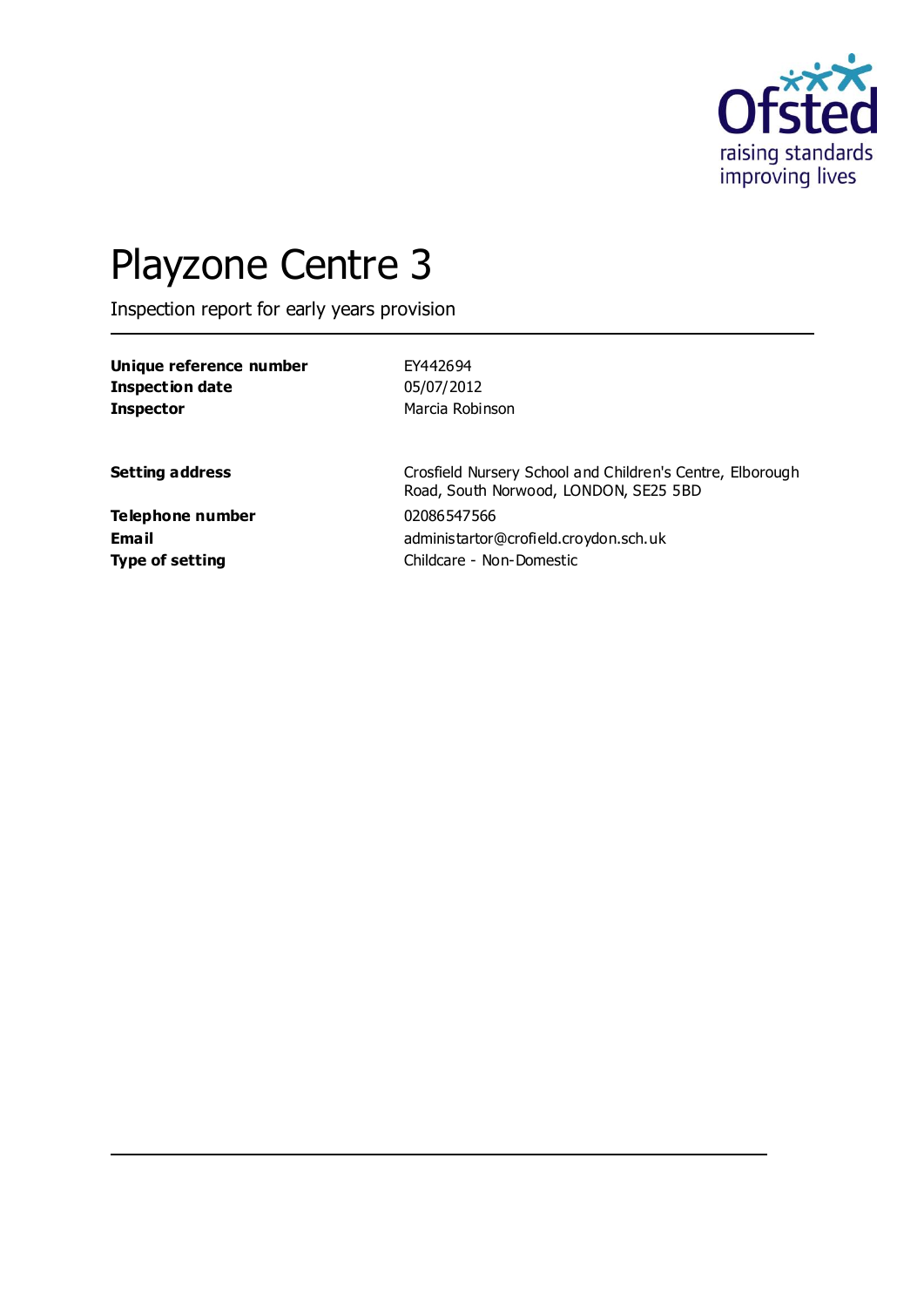The Office for Standards in Education, Children's Services and Skills (Ofsted) regulates and inspects to achieve excellence in the care of children and young people, and in education and skills for learners of all ages. It regulates and inspects childcare and children's social care, and inspects the Children and Family Court Advisory Support Service (Cafcass), schools, colleges, initial teacher training, work-based learning and skills training, adult and community learning, and education and training in prisons and other secure establishments. It assesses council children's services, and inspects services for looked after children, safeguarding and child protection.

If you would like a copy of this document in a different format, such as large print or Braille, please telephone 0300 123 1231, or email enquiries@ofsted.gov.uk.

You may copy all or parts of this document for non-commercial educational purposes, as long as you give details of the source and date of publication and do not alter the information in any way.

T: 0300 123 1231 Textphone: 0161 618 8524 E: enquiries@ofsted.gov.uk W: [www.ofsted.gov.uk](http://www.ofsted.gov.uk/)

© Crown copyright 2012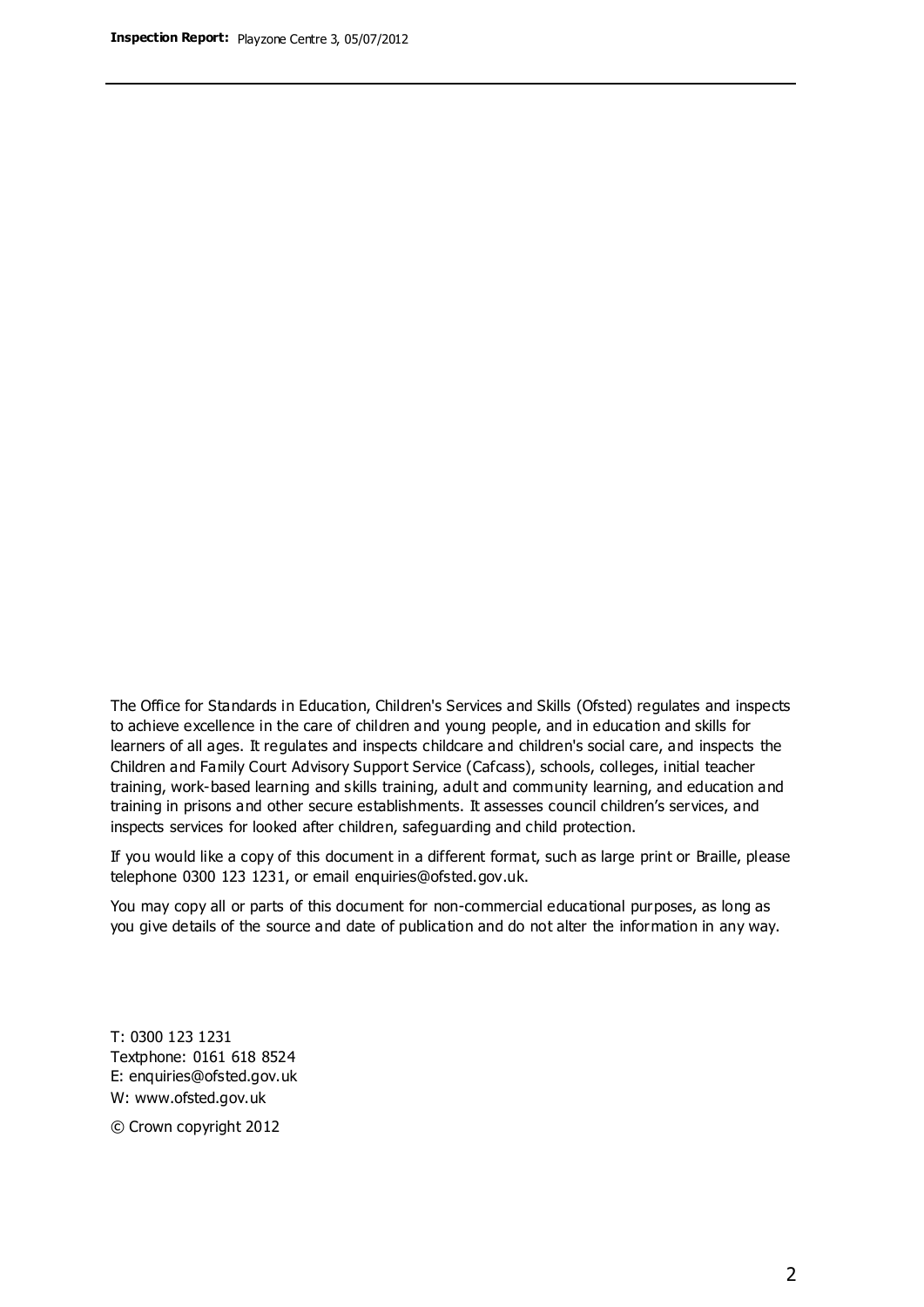#### **Introduction**

This inspection was carried out by Ofsted under Sections 49 and 50 of the Childcare Act 2006 on the quality and standards of the registered early years provision. 'Early years provision' refers to provision regulated by Ofsted for children from birth to 31 August following their fifth birthday (the early years age group). The registered person must ensure that this provision complies with the statutory framework for children's learning, development and welfare, known as the *Early* Years Foundation Stage.

The provider must provide a copy of this report to all parents with children at the setting where reasonably practicable. The provider must provide a copy of the report to any other person who asks for one, but may charge a fee for this service (The Childcare (Inspection) Regulations 2008 regulations 9 and 10).

Children only attend this setting before and/or after the school day and/or during the school holidays. The judgements in this report reflect the quality of early years provision offered to children during those periods.

The setting also makes provision for children older than the early years age group which is registered on the voluntary and/or compulsory part(s) of the Childcare Register. This report does not include an evaluation of that provision, but a comment about compliance with the requirements of the Childcare Register is included in Annex B.

Please see our website for more information about each childcare provider. We publish inspection reports, conditions of registration and details of complaints we receive where we or the provider take action to meet the requirements of registration.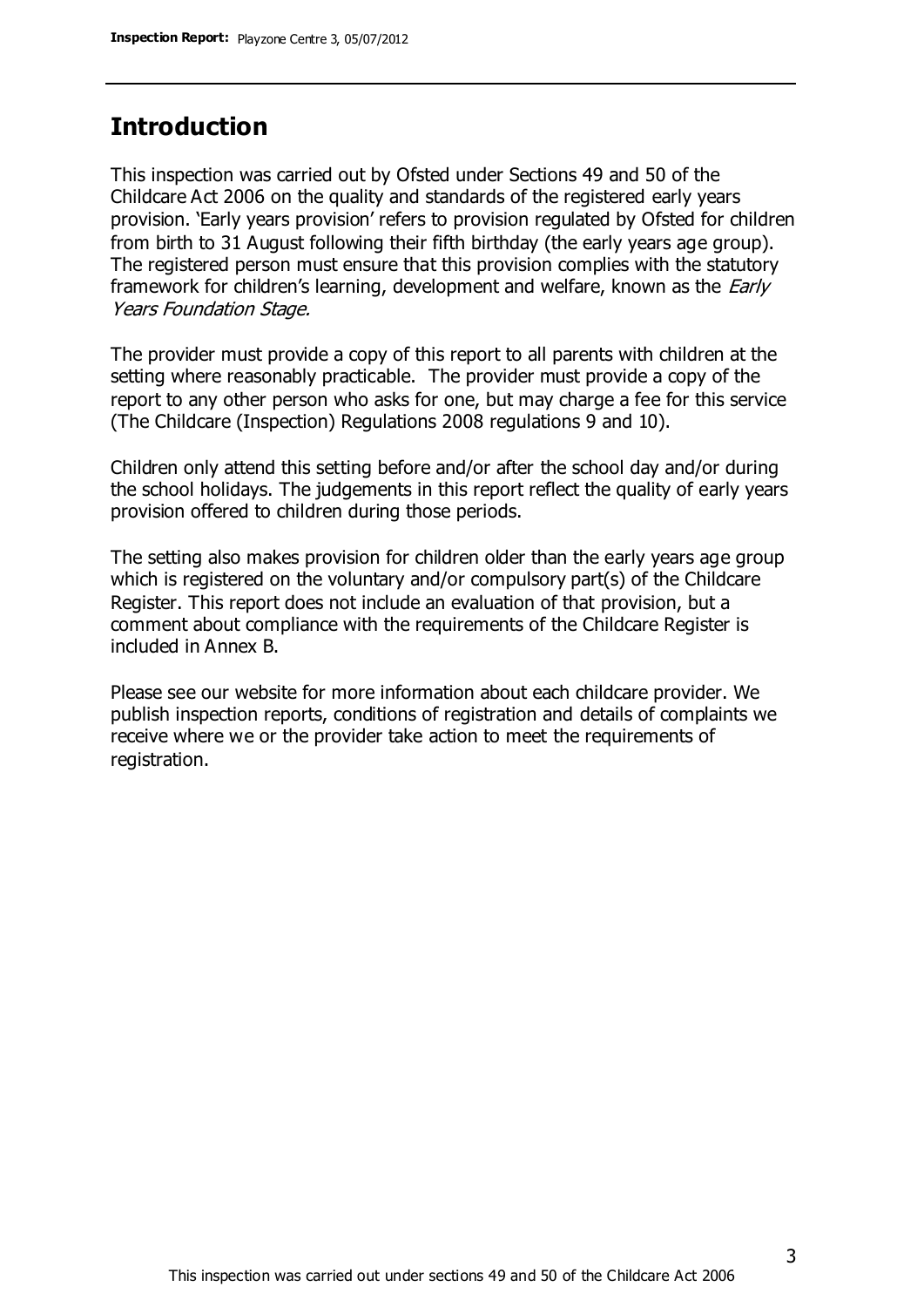## **Description of the setting**

Playzone Centre 3 has been established for a number of years and registered with the current provider in 2011. The setting offers after school care to children who attend the nursery and three other local schools. It operates from Crosfield Nursery School and Children's Centre in the South Norwood area of the London Borough of Croydon. It is open Monday to Friday between the hours of 3pm to 6pm term time. Children have access to one room and associated facilities, including the nursery's grounds for outdoor play. The setting is registered on the Early Years Register and the compulsory part of the Childcare Register. It is registered to care for a maximum of 20 children under eight years; all of whom may be in the early years age group. The setting accepts children up to eight years old. There are currently 14 children on roll; seven of whom are in the early years age group. There are four members of staff employed, including the manager, three of whom hold recognised childcare qualifications. Staff have access to training courses and support services run by Croydon Early Years.

## **The overall effectiveness of the early years provision**

Overall the quality of the provision is good.

Playzone Centre 3 offers a welcoming, inclusive environment where children are safe and well cared for, and make generally good progress in their learning. Staff effectively use observation and assessment to plan a good range of activities that reflect children's individual learning needs and interests. Staff work very closely with parents to ensure each child's needs are effectively met, and partnerships with others is good, overall. The staff team regularly evaluates and reflects on the service provided and show a strong commitment to continuous development and improvement.

#### **What steps need to be taken to improve provision further?**

To further improve the early years provision the registered person should:

- extend partnership working with all other settings that children attend, to strengthen consistent continuity in children's learning
- strengthen children's knowledge and understanding of the world, for example, through trips in the local community.

#### **The effectiveness of leadership and management of the early years provision**

Robust systems are in place to help safeguard children and promote their welfare. The staff have a good knowledge and understanding of child protection procedures. They implement effective policies and procedures to take prompt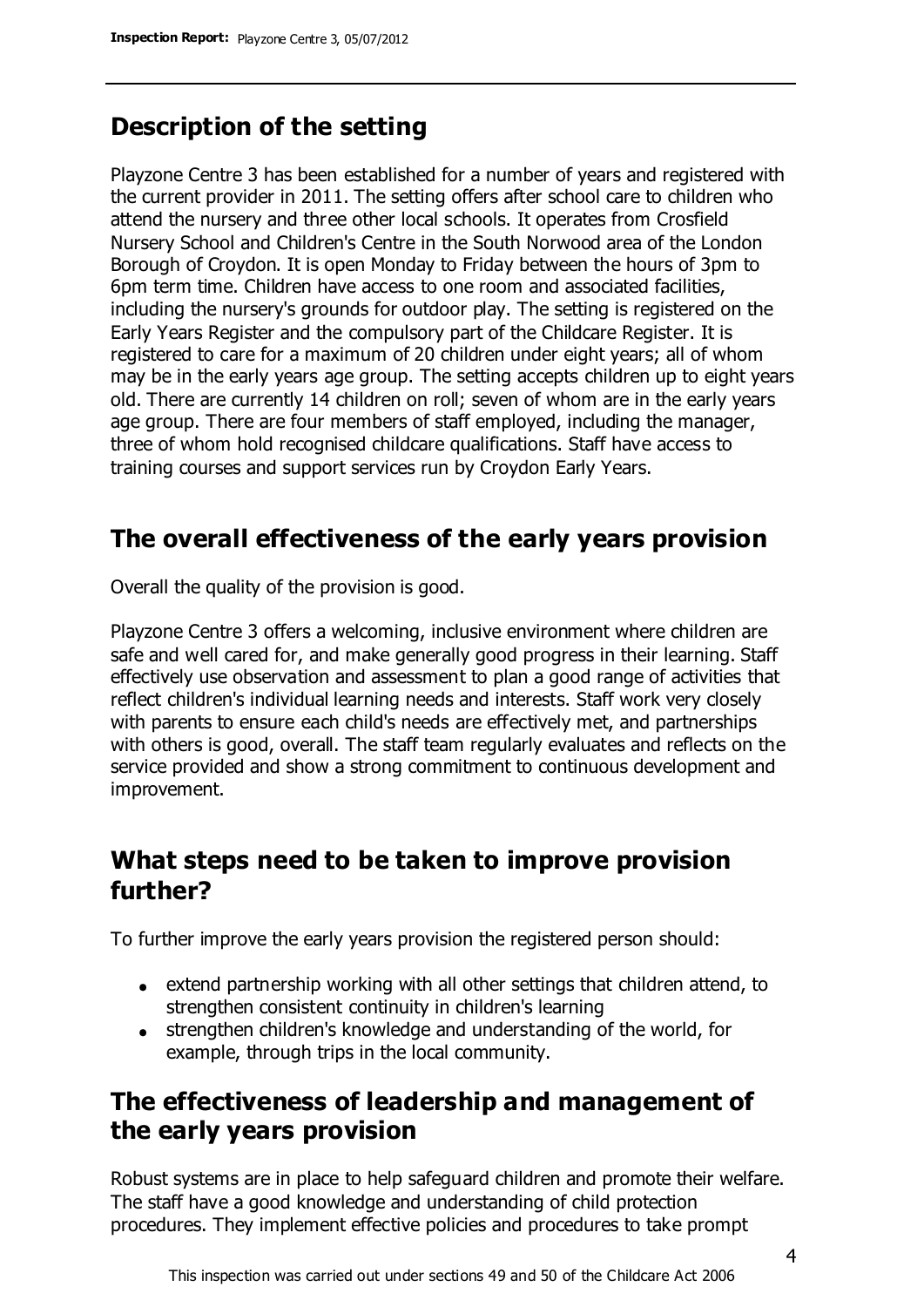action if they have any concerns regarding children's welfare. Most staff, including the lead designated person, have attended relevant safeguarding training courses and hold first aid training certificates. They show high regard to promoting children's safety as they conduct effective risk assessments to promote children's safety at the setting and during school pick ups. In addition to this, staff have established good daily routines relating to children's arrival and collection times that provide good security measures.

The management team is committed to continual development and are motivated to drive improvement. They make good use of feedback from staff, parents and children, for instance, through regular meetings. This enables them to monitor and evaluate the provision. Suggestions made by children also contribute to improvements made by the setting. For instance, staff have provided lighting in the garden to enable children to enjoy outdoor play even in the winter months when it gets dark earlier. Consequently, the systems for self-evaluation are used to accurately identify strengths and areas for improvement.

Children access play opportunities through the effective organisation of space, time and resources. There are high staff ratios, good quality toys and equipment and a lot of consideration given to use of space and the layout of play areas. A comprehensive equality and diversity policy is implemented, which outlining a commitment to promoting inclusive practice. Staff work closely with parents to obtain detailed information about each child. This enables them to meet children's individual needs effectively and provide consistency of care. Children regularly use a wide range of toys and activities which show positive images of diversity. They also take part in activities that help them learn about their own culture and those of others, such as dressing up in costumes and celebrating festivals. This helps them to learn about wider society.

Engagement with parents is effective. Staff ensure parents are kept well informed about the provision and their children's learning and development. This is through the broad range of policies and procedures available on the notice board and also in a folder, as well as through newsletters and daily discussions. This ensures there is a valuable exchange of information between the setting, key persons and parents, both at the induction stage, throughout the placement and at departure times. Parents say that their children are very happy at the setting, enjoy the activities and acknowledge that staff are supportive. Partnerships are well established with other professionals as well as with the staff team who work in the nursery and children's centre where the setting is based. In addition, some staff also work in the nursery which ensures effective transition arrangements and continuity of care. Staff demonstrate a good understanding of the importance of a shared approach to children's care and learning. Partnerships have been established with most, but not all, educational settings children also attend to promote continuity in children's learning.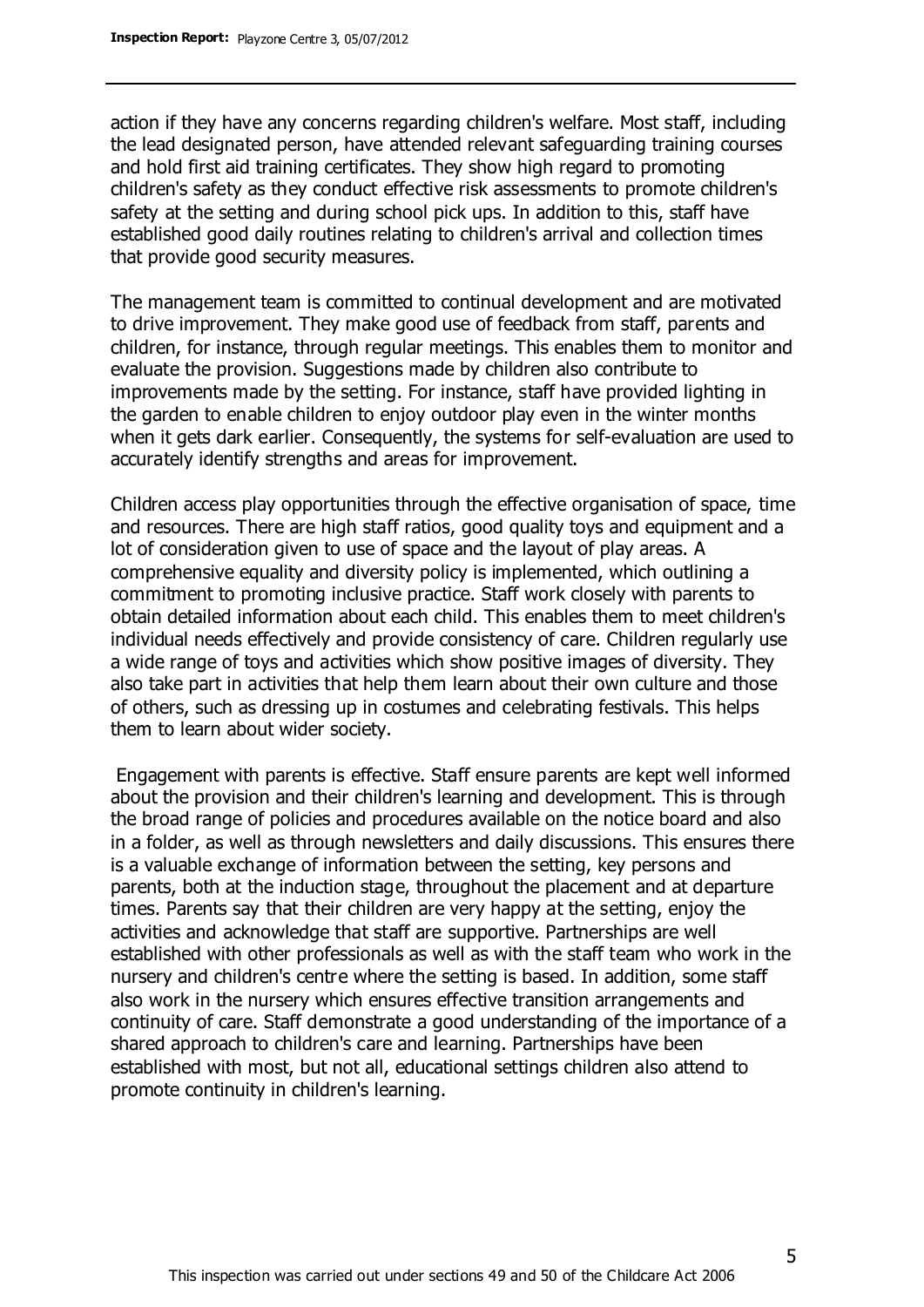## **The quality and standards of the early years provision and outcomes for children**

Children show a strong sense of belonging at the setting as they arrive happily and greet each other on arrival. They are confident and relaxed and show a good level of independence. Children are able to choose resources, clear their plates at snack time and help themselves to fresh drinking water when they are thirsty. They respond well to the consistent guidance and expectations of staff and work harmoniously with other children. Children are well behaved. They contribute positively to their learning environment as they help by setting out activities and tidying away toys after use. Children have good relationships with staff and each other; this helps them to feel emotionally secure in their learning environment. They learn to keep themselves safe when they follow simple rules. For instance, they know where to line up when there is a fire drill and they understand why they are not allowed to wander around the nursery building once they arrive at the setting.

Children develop a good understanding of healthy lifestyles, quickly adopting daily routines such as washing their hands before sitting down for tea. They choose from a range of healthy snacks, enjoying noodles with ham, cheese, carrots and cucumbers. In addition, they keenly discuss the foods that they like and foods that are good for them, as they socialise with each other and sit together with staff for tea. Children benefit from free access to the nursery's outside play area, where they are able to develop their physical skills using a wide range of challenging resources. They have good opportunities to climb, balance and play games, such as hockey and football.

Children have good opportunities to enjoy, achieve and develop their skills for the future. Staff know children well and make regular observations of children as they learn through play. These observations are used to inform planning for the next steps in children's learning to determine the most effective way to support them as individuals to achieve their potential. Staff skilfully plan and support children effectively through a well established routine. These take into account children's interests and complement children's experiences at school. Children develop their creative skills as they participate in a broad range of art, craft and drawing activities. They also enjoy cooking activities and making their own play-dough. They talk animatedly and create their own designs using construction equipment. Children are active learners and choose the activities that they want to play with each day.

Children talk to staff about what they have been doing at school and look through reference books together to research information about tadpoles. They have a growing understanding of the world that they live in through a range of some wellplanned and spontaneous experiences. These include observing tadpoles developing into frogs, planting and nurturing flowers and plants in the garden. However, there are few opportunities for children to go on outings to investigate features of the local community. Various puzzles, construction resources and electronic toys are available for children to help them develop their problem solving skills. Children learn useful skills for the future when they use the computer to look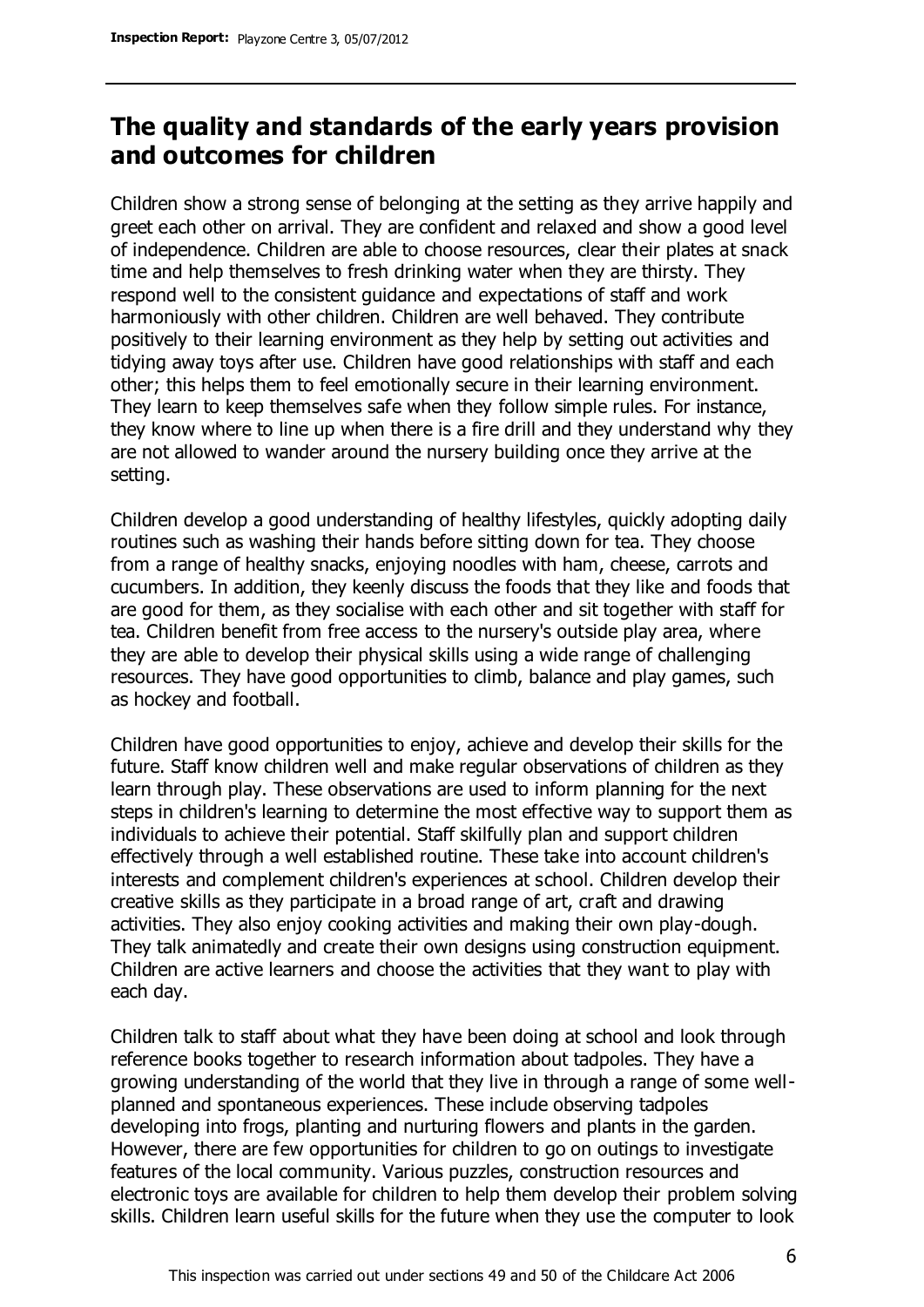up information or complete simple programmes. They are able to concentrate and use the computer competently, moving the mouse with control; showing confidence as they try new games for the first time. Children benefit from a calm and relaxed atmosphere at the setting. They say that they enjoy coming to the setting because they 'have lots of fun' and like spending time with their friends after a busy school day.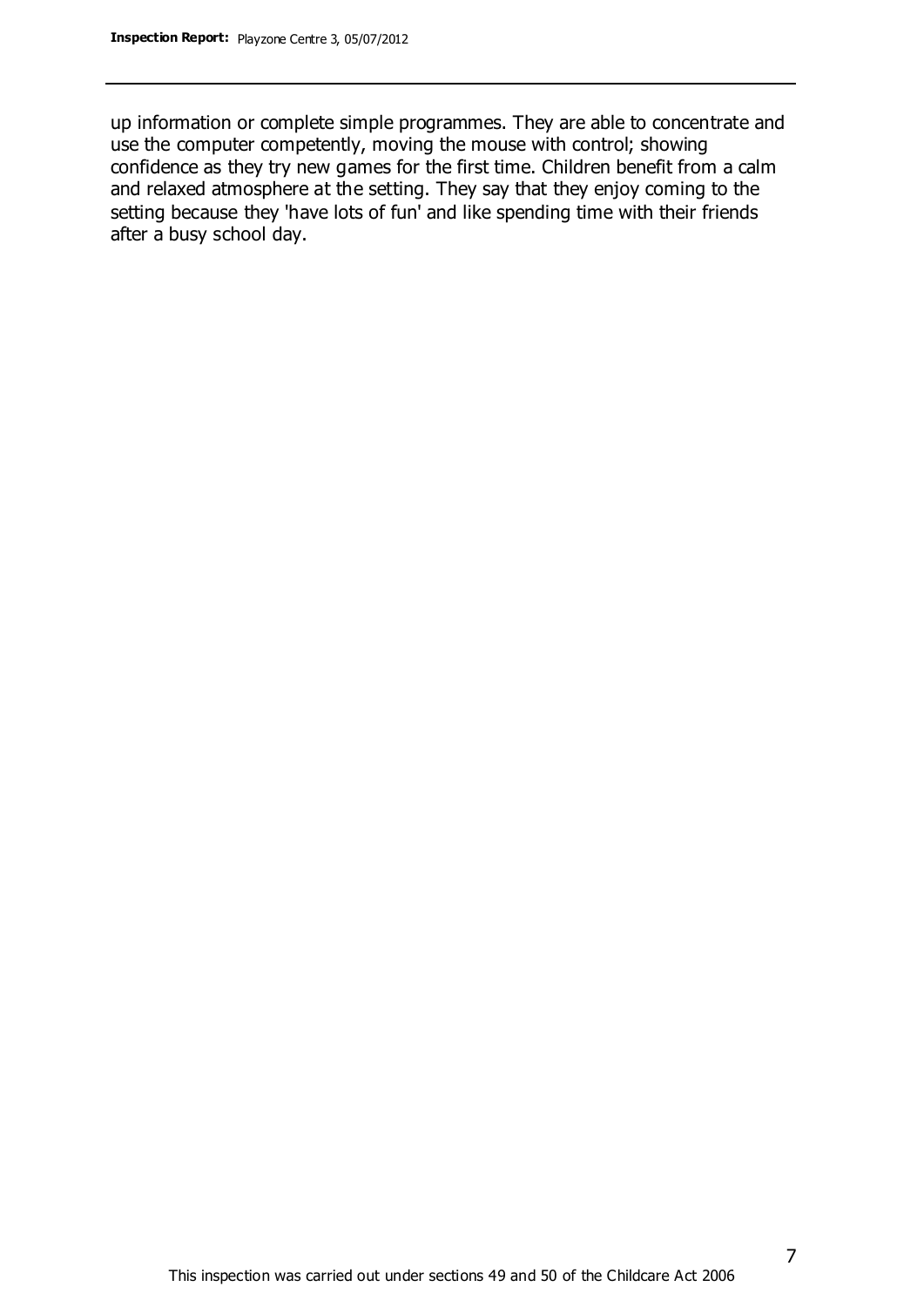## **Annex A: record of inspection judgements**

#### **The key inspection judgements and what they mean**

Grade 1 is Outstanding: this aspect of the provision is of exceptionally high quality Grade 2 is Good: this aspect of the provision is strong Grade 3 is Satisfactory: this aspect of the provision is sound Grade 4 is Inadequate: this aspect of the provision is not good enough

#### **The overall effectiveness of the early years provision**

| How well does the setting meet the needs of the      |  |
|------------------------------------------------------|--|
| children in the Early Years Foundation Stage?        |  |
| The capacity of the provision to maintain continuous |  |
| improvement                                          |  |

#### **The effectiveness of leadership and management of the early years provision**

| The effectiveness of leadership and management of the             |  |
|-------------------------------------------------------------------|--|
| <b>Early Years Foundation Stage</b>                               |  |
| The effectiveness of leadership and management in embedding       |  |
| ambition and driving improvement                                  |  |
| The effectiveness with which the setting deploys resources        |  |
| The effectiveness with which the setting promotes equality and    |  |
| diversity                                                         |  |
| The effectiveness of safeguarding                                 |  |
| The effectiveness of the setting's self-evaluation, including the |  |
| steps taken to promote improvement                                |  |
| The effectiveness of partnerships                                 |  |
| The effectiveness of the setting's engagement with parents and    |  |
| carers                                                            |  |

#### **The quality of the provision in the Early Years Foundation Stage**

The quality of the provision in the Early Years Foundation Stage  $\vert$  2

#### **Outcomes for children in the Early Years Foundation Stage**

| <b>Outcomes for children in the Early Years Foundation</b>    |  |
|---------------------------------------------------------------|--|
| <b>Stage</b>                                                  |  |
| The extent to which children achieve and enjoy their learning |  |
| The extent to which children feel safe                        |  |
| The extent to which children adopt healthy lifestyles         |  |
| The extent to which children make a positive contribution     |  |
| The extent to which children develop skills for the future    |  |

Any complaints about the inspection or report should be made following the procedures set out in the guidance available from Ofsted's website: www.ofsted.gov.uk